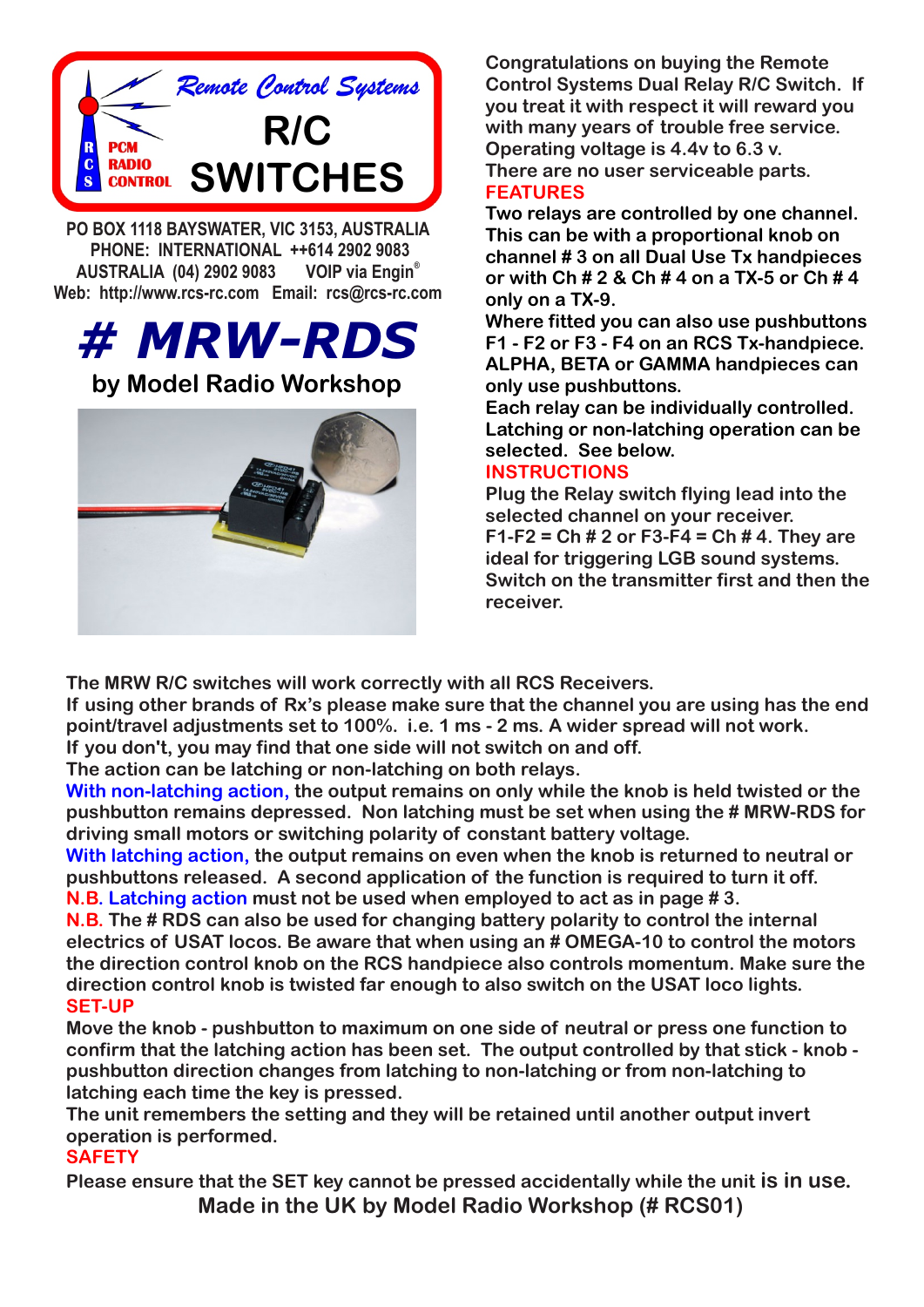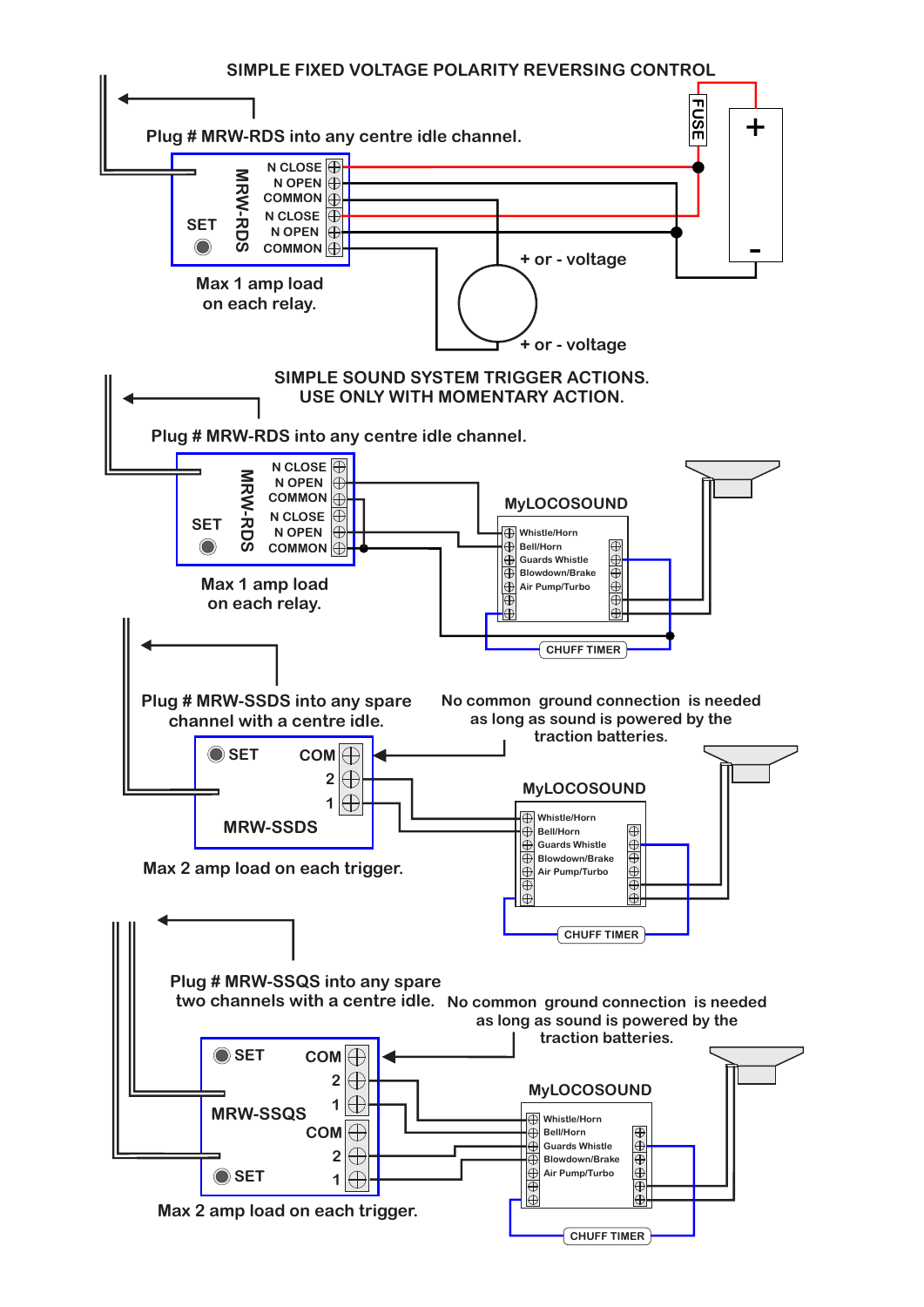## **WIRING # MRW-RDS FOR VERSION #1.**

**USE ONLY WITH CHANNELS THAT CAN BE SET INTO POSITION. I.E. CH # 3 ON ALL TX's OR TX-5 OR TX-9 KNOB CONTROLS. SET DIRECTION BEFORE OPENING THROTTLE.Front Rear 1 amp diodes. Manual Control. Plug # MRW-RDS into any centre idle channel. Headlight Headlight. Banded end. Automatic Control. See overleaf** Ś, **Black Red N CLOSE COMMONS COMM**<br>
COMMONS COMMONS COMMONS COMMONS COMMONS COMMONS COMMONS COMMONS COMMONS COMMONS COMMONS COMMONS COMMONS COMMONS COMMONS COMMONS COMMONS COMMONS COMMONS COMMONS COMMONS COMMONS COMMONS COMMONS COMMONS COMMON **MRW-RDS N OPEN**  $\oplus$ **Front COMMON Marker lamps. N CLOSE SET**  $\bigoplus$ **N OPEN COMMON**  $\bigcirc$ **FUSE Marker lights will remain on constantly no matter which direction is selected. Max 1 amp load on each relay.** - + **Manual Control. Plug # MRW-RDS into any centre idle channel. Automatic Control. See overleaf Front Rear LED LED** ↓ **Black N CLOSE MRW-RDS N OPEN 470 R Red COMMON**  $\oplus$ **N CLOSE**  $\overline{\oplus}$ **Dropping resistor SET N OPEN**  $\oplus$ **required when used with LED's.**  $\bigodot$ **COMMON Front FUSE Marker lamps. Max 1 amp load on each relay.** - + **Marker lights will remain on constantly no matter which direction is selected.**

## **WIRING #MRW-RDS FOR VERSION #2.**

**Manual Control. Plug # MRW-RDS into any centre idle channel. Automatic Control. See overleaf**